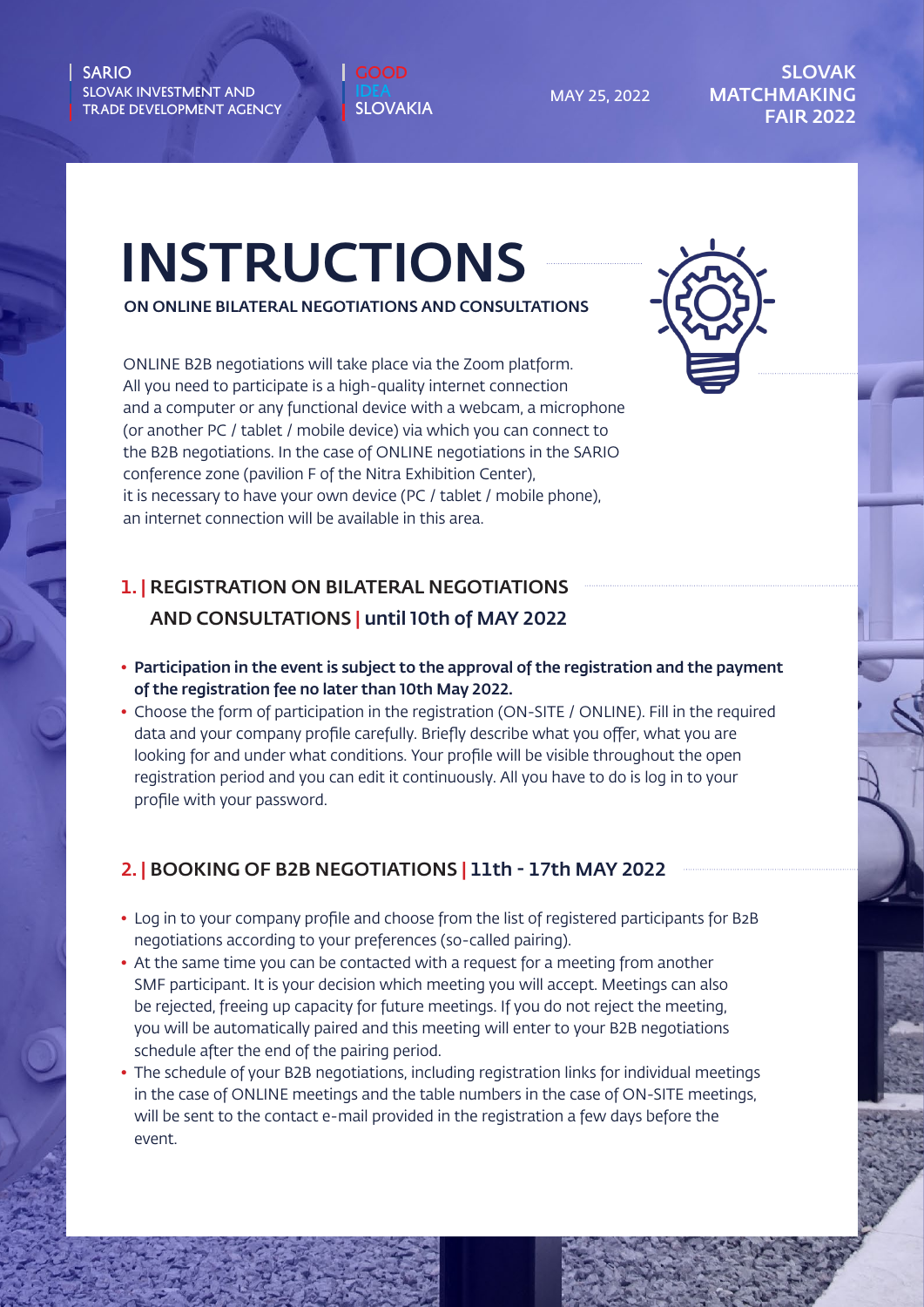MAY 25, 2022

#### 3. | ONLINE B2B NEGOTIATIONS AND CONSULTATIONS | 24th MAY 2022

• Please install the ZOOM platform

Download the application here: https://zoom.us/download

| zoom                                                                                                                                                                                                                              | SOLUTIONS + | PLANS & PRICING | CONTACT SALES          | JOIN A MEETING | HOST A MEETING +        | <b>SIGN IN</b> | <b>SIGN UP, IT'S FREE</b> |  |
|-----------------------------------------------------------------------------------------------------------------------------------------------------------------------------------------------------------------------------------|-------------|-----------------|------------------------|----------------|-------------------------|----------------|---------------------------|--|
|                                                                                                                                                                                                                                   |             |                 | <b>Download Center</b> |                | Download for IT Admin v |                |                           |  |
| Zoom Client for Meetings<br>The web browser crent will gowntoad automatically when you start or join your first Zoom<br>meeting, and is also available for manual download here.<br><b>Download</b><br>Version 5.2.3 (45120.0906) |             |                 |                        |                |                         |                |                           |  |

- If you have not yet created an account on the Zoom platform, create one at: https://uso2web.zoom.us/signup In the line "First Name", enter the name of your company.
- If you already have an account created on the ZOOM platform, change your username in "My Profile", in the line "First Name", enter the name of your company.
- Browse the schedule of your B2B negotiations and prepare documents, samples, presentations, you would like to show and present to business partners via the "Share Screen" function.
- Prepare a comfortable environment and book your time for the day of the event.



## 4. | ONLINE B2B AND CONSULTATIONS - ON THE DAY OF THE EVENT | 25th MAY 2022

- For B2B negotiations, you have to log in to the ZOOM platform under the company name identical to the registration on SMF again, but now via the link belonging to the specific negotiation, see your schedule of negotiations.
- The schedule of B2B negotiations was sent to you a few days before the event.
- Each B2B negotiation has its own unique link.
- Negotiations take place in 19 + 1 minute slots. The last minute is used to disconnect and reconnect to the next scheduled meeting. The time of the individual slots is strictly defined and the meeting will be automatically disconnected after 20 minutes.
- The English language is officially established for bilateral negotiations with foreign companies. Interpretation of negotiations is not provided.